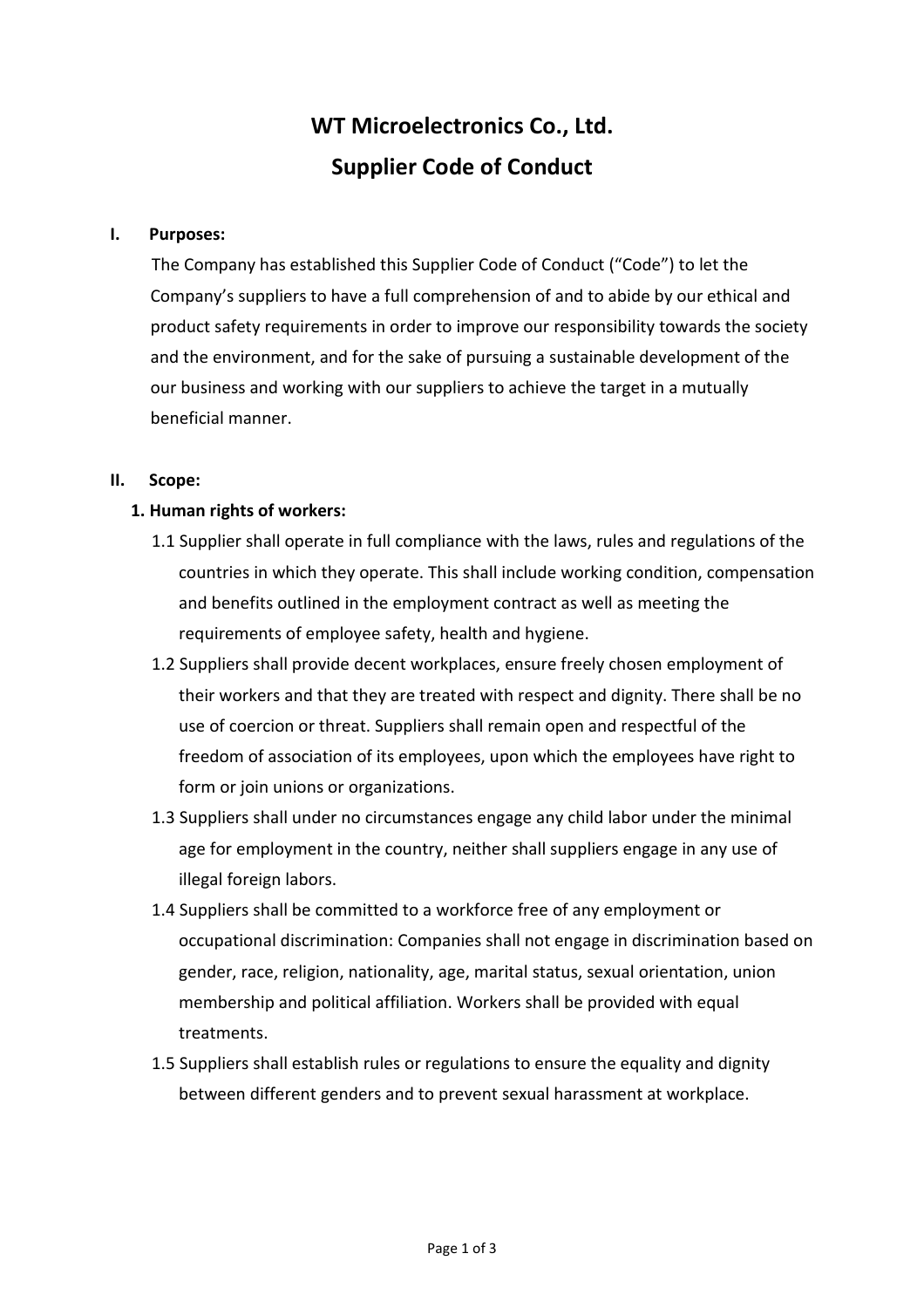## 2.Health and safety

- 2.1 Suppliers shall provide a safe and healthy work environment and establish labor safety and health management systems. Suppliers shall also implement ongoing worker education in occupational safety and industrial hygiene. Suppliers shall also care that the employees apply the training onto their daily work for occupational hazard prevention.
- 2.2 Suppliers shall provide that new employees receive required training on occupational safety and industrial hygiene. Regular training courses shall be arranged to enhance employees' awareness in occupation safety and health.
- 2.3 Workers are to be provided with ready access to clean toilet facilities, potable water and sanitary food preparation, storage, and eating facilities. Worker dormitories provided by the suppliers are to be maintained to be clean and safe, and provided with appropriate emergency egress, hot water for bathing and showering, adequate lighting heat and ventilation, and reasonable personal space along with convenient access.

## 3.Environmental protection

- 3.1 All required environmental permits (e.g. emission monitoring), approvals and registrations are to be obtained, maintained and kept current and their operational and reporting requirements are to be followed.
- 3.2 Depletion of resources and generation of wastes are to be minimized or eliminated at the source or by practices such as reduced use of natural resources, re-cycling and reuse of materials, which includes water and energy resources.
- 3.3 Chemicals and other substances posing a hazard to humans or the environment are to be identified, labelled and managed to ensure their safe handling, transportation, storage, use, recycling or reuse and disposal.
- 3.4 Suppliers shall implement a systematic approach to identify, manage, reduce, and responsibly dispose of or recycle solid wastes.
- 3.5 Air emissions of volatile organic chemicals, aerosols, corrosives, particulates, ozone depleting chemicals and combustion by-products generated from operations are to be classified, routinely monitored, controlled and treated as required prior to discharge.
- 3.6 Suppliers are to adhere to all applicable laws, regulations and customer requirements regarding prohibition or restriction of specific substances in products and manufacturing (including the labels for recycling and disposal).